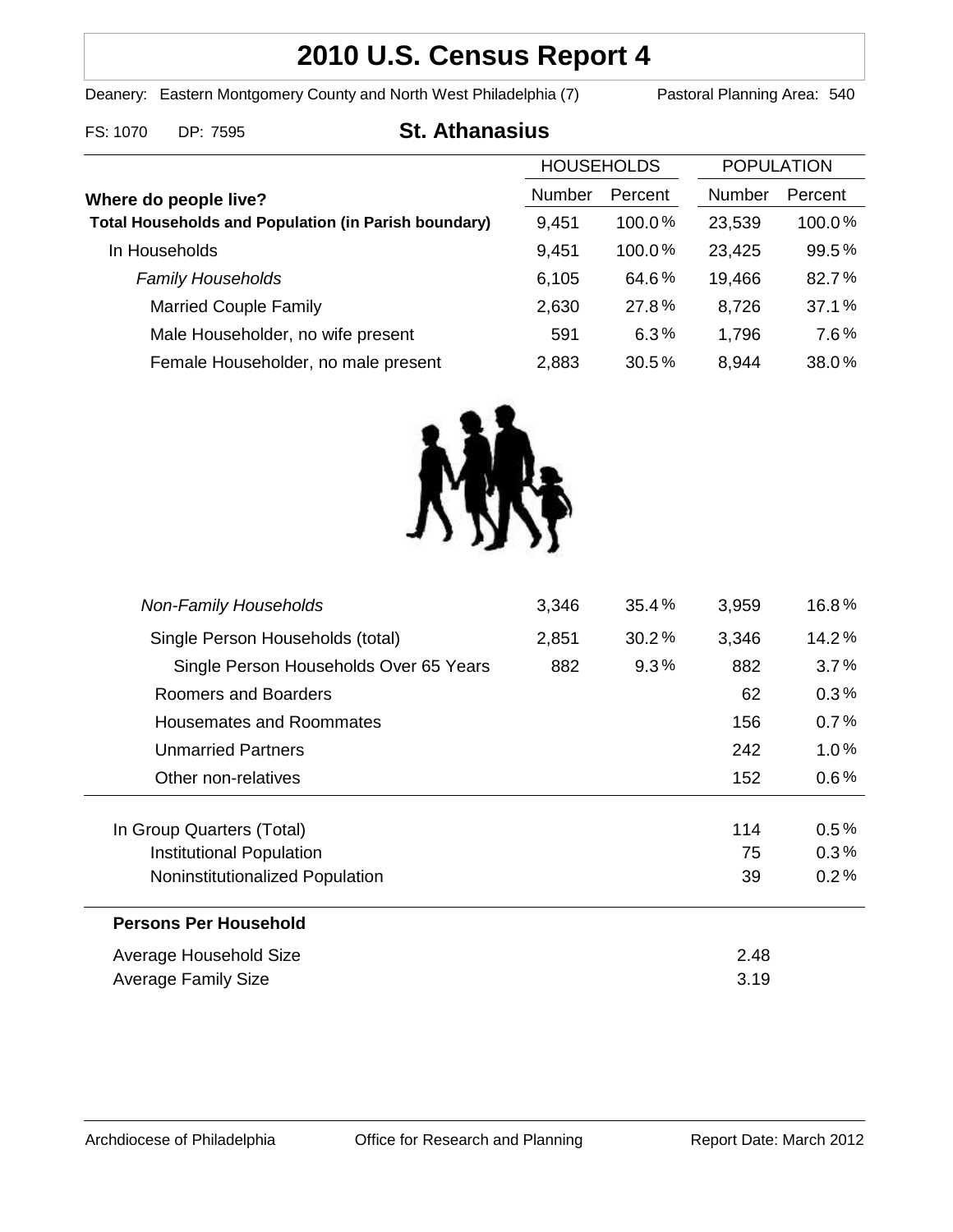## **2010 U.S. Census Report 4**

Deanery: Eastern Montgomery County and North West Philadelphia (7) Pastoral Planning Area: 540

FS: 1070 DP: 7595 **St. Athanasius**

|                                                      | <b>POPULATION</b> |                |
|------------------------------------------------------|-------------------|----------------|
| Where do Children - Under Age 18 Live?               | Number            | Percent        |
| Total Children - Under Age 18 (in Parish boundary)   | 5,609             | 100.0%         |
| In Households                                        | 5,609             | 100.0%         |
| Householder or spouse is under 18                    | 1                 | 0.0%           |
| With Related:                                        |                   |                |
| Married-Couple Family                                | 1,628             | 29.0%          |
| Male Householder, No Wife Present                    | 368               | 6.6%           |
| Female Householder, No Husband Present               | 2,175             | 38.8%          |
| <b>Other Related Householder</b>                     | 284               | 5.1%           |
| <b>With Non-Relatives</b>                            | 143               | 2.5%           |
| <b>Grandparent Householder</b>                       | 1,009             | 18.0%          |
| In Group Quarters                                    | 0                 | 0.0%           |
| Institutionalized population                         | 0                 | 0.0%           |
| Noninstitutionalized population                      | 0                 | 0.0%           |
| Where do Adults - Age 65 and Older - Live?           |                   |                |
| Total Adults - Age 65 and Older (in Parish boundary) | 3,368             | 100.0%         |
| In Households                                        | 3,297             | 97.9%          |
| Family Households:                                   | 2,270             | 67.4%          |
| Is Householder or Spouse                             | 1,910             | 56.7%          |
| With Other Relative Householder                      | 119               | 3.5%           |
| With Non-Related Householder                         | 25                | 0.7%           |
| is Parent                                            | 181               | 5.4%           |
| is Parent-in-Law                                     | 35                | 1.1%           |
| In Non-family Households:                            | 1,027             | 30.5%          |
| Male Living Alone                                    | 266               | 7.9%           |
| Male not Living Alone                                | 33                | $1.0\%$        |
| Female Living Alone                                  | 615               | 18.3%          |
| Female not Living Alone                              | 51                | 1.5%           |
| Other                                                | 62                | 1.8%           |
| In Group Quarters                                    | 70                | 2.1%           |
| Institutionalized population                         | 64                | 1.9%           |
| Noninstitutionalized population                      | 6                 | 0.2%           |
| <b>Housing Units in the Parish boundary</b>          |                   |                |
| <b>Total Housing Units</b>                           | 10,119            | 100.0%         |
| Occupied                                             | 9,451             | 93.4%          |
| Owner-Occupied<br>Renter-Occupied                    | 5,881<br>3,569    | 58.1%<br>35.3% |
| Vacant                                               | 668               | 6.6%           |

Archdiocese of Philadelphia **Office for Research and Planning** Report Date: March 2012